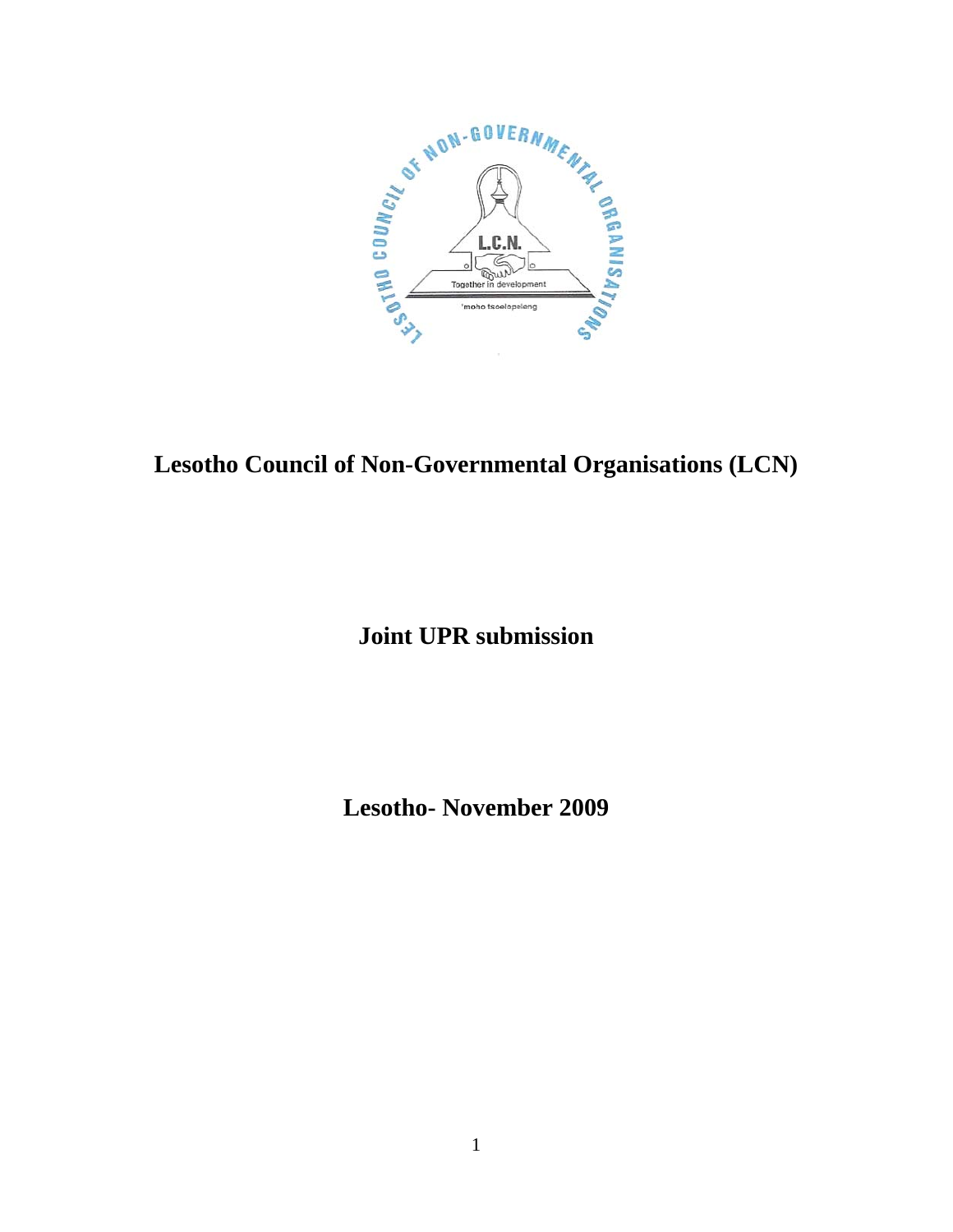#### **I. Methodology:**

1. This report has been prepared by civil society organisations in Lesotho, namely, the Lesotho Council of NGOs, Women and Law in Southern Africa, Development for Peace Education, Transformation Resource Centre and Media Institute of Southern Africa. This report aims at reporting on the human rights situation that has prevailed in Lesotho within a period of four years to date. It mainly focuses on the compliance of Lesotho with its international obligations which it has assumed by its ratification of a series of United Nations Charters and Conventions. Areas of focus in the report have been on the following; Rights of detainees and prisoners, Rights of women, Rights of Children, Freedom of expression and the Workers' rights.

### **II. International Human Rights Obligations**

2. Lesotho has ratified most of the Human Rights treaties including here the following: ICCPR, ICESCR, CAT, CRC, CEDAW and CERD. This it has done with some reservations on some. Lesotho has also ratified some Conventions of the ILO. Lesotho has also however not domesticated most of these international instruments with the result that their application cannot become a reality.

### **Domestic Law**

**3.** Lesotho has a constitution that was adopted in 1993 and this is the supreme law of the land. Any law that is inconsistent with the constitution shall be null and void to the extent of its inconsistency. The constitution provides for the fundamental human rights and freedoms in its chapter two. However, these rights that are justiciable are only civil and political. The socio-economic and cultural rights are merely stated in the constitution as state policies and are therefore clearly not justiciable in the courts of law**.** 

## **Institutional structure for protection of Human Rights**

## **The Parliament**

4. Lesotho has a parliament which is made up of both the Senate and the National Assembly. Both Houses of Parliament are responsible for enacting laws that are subject to the Constitution.

## **The Judiciary**

5. Lesotho has a judicial system with the court of appeal being the highest court of the land. The different courts in the country are responsible for the enforcement of the fundamental human rights. The judiciary is supposed to be the most independent arm of government. However, the independence of the judiciary in Lesotho is potentially questionable regard being had to the fact that the appointment of the Chief Justice of the High Court is done by the Prime Minister. The appointment of the other judges is done by the Judicial Service Commission, whose members are composed of members that are mostly appointed by the Prime Minister. Of great importance is the fact that important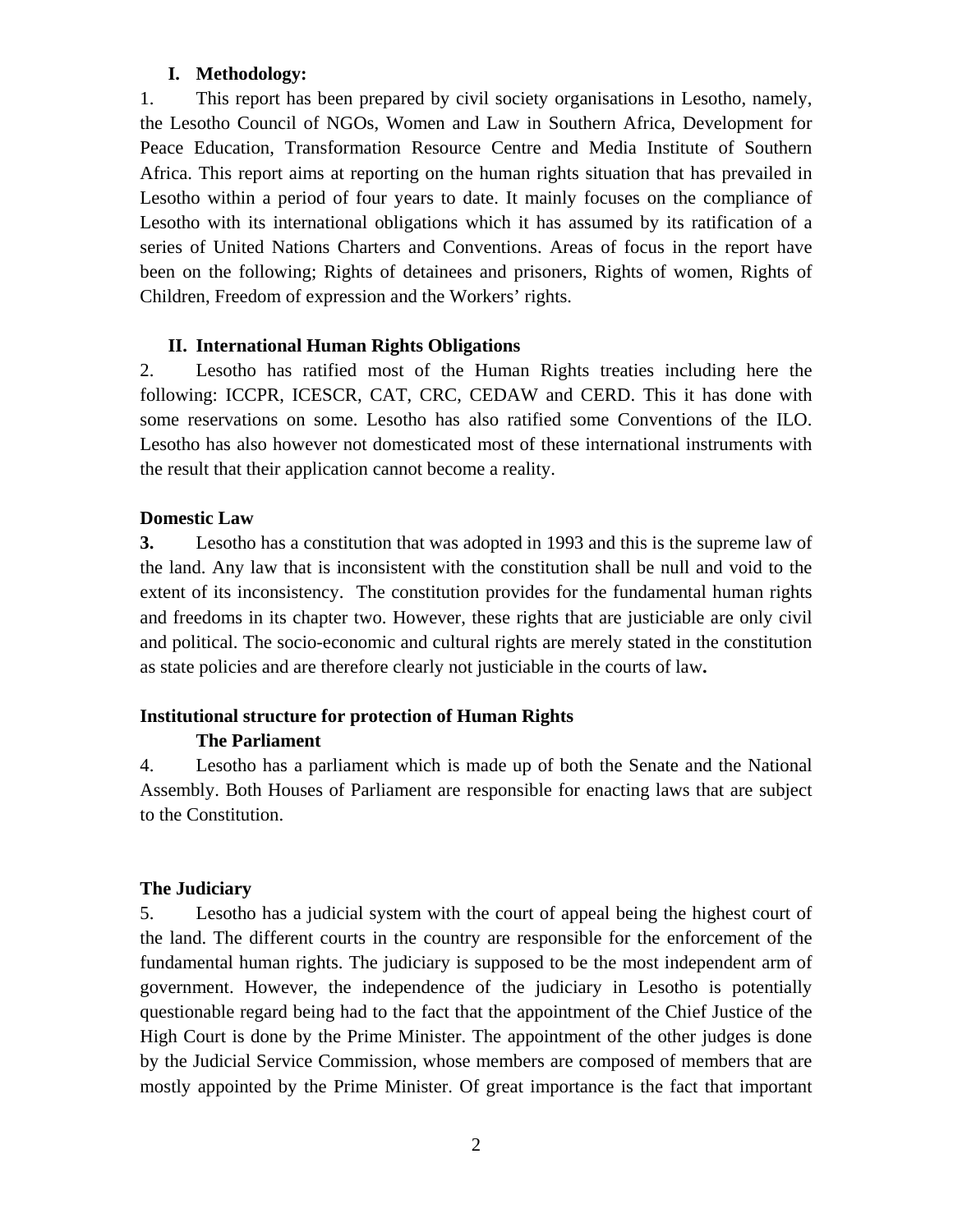stakeholders like the Law Society of Lesotho are not represented in the Judicial Service Commission.

## **The police**

6. The police service in Lesotho is the unit within the executive arm of government that is responsible for the investigation of criminal cases and arrest of suspects. This unit has some shortcomings such as lack of capacity and allegations of malpractice. These therefore weaken it. In an endeavour to address challenges of malpractice, the Police Complaints Authority was established and its main role was to deal with complaints laid against the police. However, the Authority has not made much progress as one of its procedural requirements is that the complainant should first lodge their complaint with the Minister before such can be referred to the Authority.

7. Another challenge faced by the police service is that the army sometimes interfere with the discharge of their duties by taking over particularly on matters that are political. This was experienced in Lesotho in the Post elections disputes of 2007 where the army abducted people that were alleged to be suspects and tortured them.

## **The Ombudsman**

**8.** The Office of the Ombudsman is one of the structures established to address the complaints on human rights abuses laid mainly against the civil servants. The challenge that faces the office of the Ombudsman is that it does not address grievances that relate to human rights abuses that occur in the private sector. Another challenge is that the office does not have enforcement powers at all and as a result, some of the recommendations that it makes regarding reparations can easily be ignored.

## **The Human Rights Commission**

9. The establishment of the human rights commission is still outstanding in Lesotho though it is long overdue. The absence of this commission highly compromises the enjoyment of peoples' rights in the country. In the absence of this Commission, there is therefore no particular office that fully monitors respect for and enjoyment of human rights in Lesotho.

# **III. Promotion and protection of human rights on the ground Detainees' and prisoners' Rights.**

**10.** Use of force and physical assaults against detainees by police appear to be common in Lesotho in order to extract confessions. This goes into the face of Article 8 0f the Constitution of Lesotho stipulates that: 'No person shall be subjected to torture or to inhuman or degrading punishment or other treatment'. However, the Constitution goes further to provide under subsection 2 that any illtreatment done under the authority of any law shall not be held to be inconsistent with or in contravention of this section to extent that the law in question authorizes the infliction of any description of punishment that was lawful in Lesotho immediately before the coming into operation of the Constitution.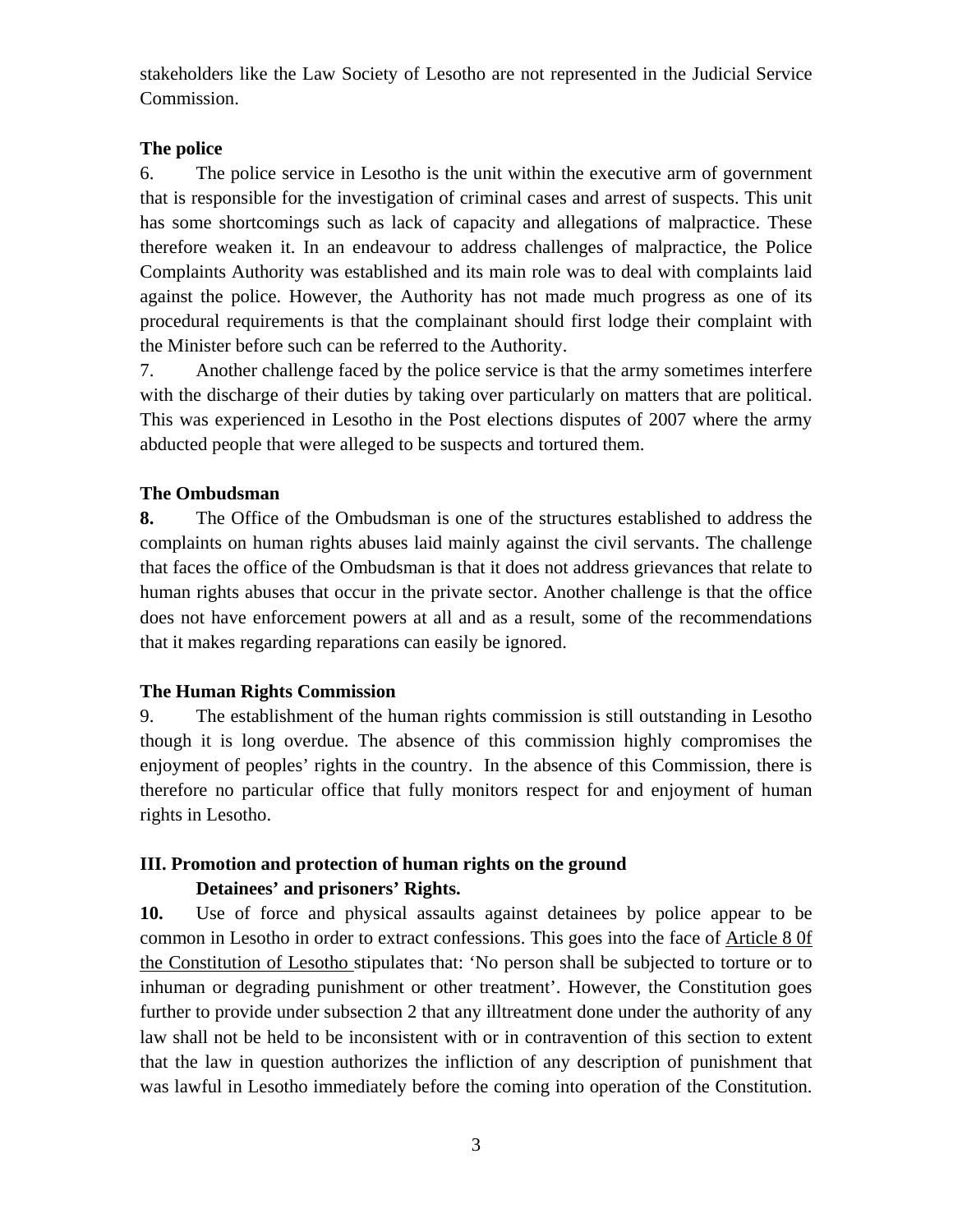Many detainees confirmed being beaten by the police during an arrest, while others said they were not ill-treated in anyway whatsoever.

## **Prohibition and definition of torture in Lesotho**

11. Lesotho has not enacted any legislation specifically implementing the UN Convention against Torture. Torture is expressly prohibited under Section 8 of the Constitution. However, torture is not expressly defined in statutory law. There is no specific offence of torture in criminal law, and the courts have not defined torture in their jurisprudence. This constitutes a continuing failure of Lesotho to implement its international obligations relating to the prohibition of torture, in particular Article 4 (1) of the UN Convention against Torture, according to which: "*Every State Party shall ensure that all acts of torture are offences under its criminal law. The same shall apply to an attempt to commit torture and to an act by any person which constitutes complicity or participation in torture*."

12. Successive governments in Lesotho have also failed to fulfill their constitutional duty to enact a "law [that] shall provide for penal and civil sanctions for violations of this section" (i.e. for the prohibition of torture) as stipulated in Article III.

13. Living conditions in the prisons are appalling. They are damaging to the physical and mental well-being of inmates and in many cases constitute clear threats to health. Conditions such as poor sanitation, lack of nutritious food and medicines fall short of UN standards for the treatment of prisoners. The worst conditions constitute ill-treatment or torture by some police officials during the interrogation stage. In the visited prisons so far, suspects revealed that they sleep on very thin mattresses or on the floor in filthy cells. Toilet or so called '*poho*' is kept in the in the cell where inmates live. As a result, disease is likely to be widespread within inmates.

14. The Lesotho government has, on numerous occasions, stated its willingness to reform the criminal justice system, acknowledging its role in creating a situation of prolonged detention and overcrowding. During the visits, we have noted the positive miles. This shows an implementation of some of the recommendations made by the Ombudsman and Civil Society Organisations, in the previous reports.

## **Recommendations**

15. Communities and relevant stakeholders need to be sensitised on issues of torture and other forms of ill-treatment, this will enable communities to identify acts of torture and prevent it as and when it arises.

16. there must be enactment of implementing legislation to incorporate the UN Convention against Torture and the Optional Protocol to the Convention Against Torture and Other Cruel treatment into domestic legislation; ensuring that the proposed law on torture reflects international standards, in particular that the definition of torture therein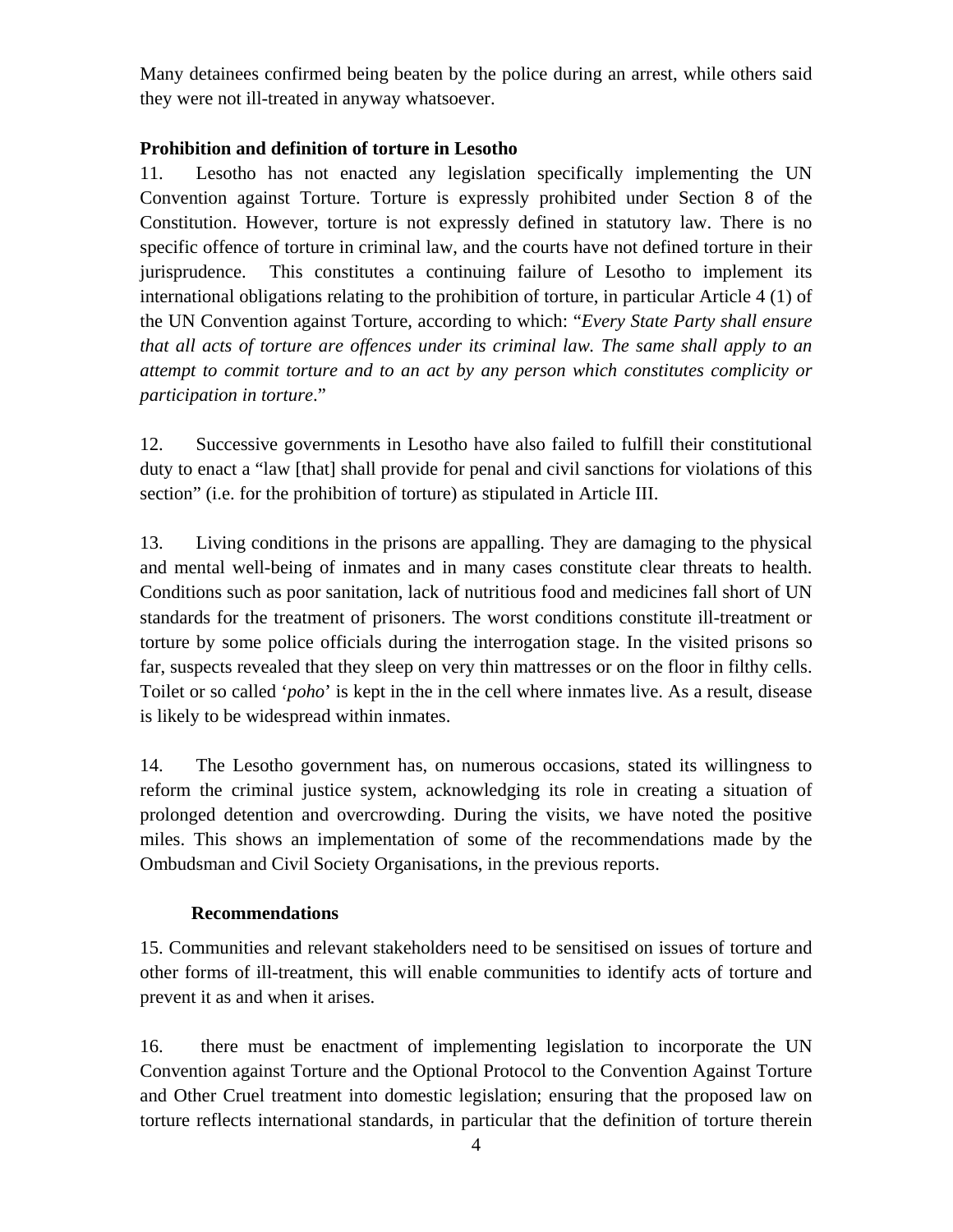covers all elements contained in Article 1 of the UN Convention against Torture and that the act legislates for universal jurisdiction and effective remedies and reparation in torture cases;

## **Reporting on Torture and ill-treatment in Lesotho**

17. The government of Lesotho must report on torture in Lesotho in implementing its obligations under the above-mentioned international agreements, noting any deficiencies, as the case maybe. This will continually draw attention to progress and setbacks to prevention of torture and ill-treatment in Lesotho. The intention of this type of reports will be to describe the practice of Lesotho government.

# **Rights of women**

*18. :* Lesotho signed and ratified *Convention on the Elimination of all Forms of Discrimination against Women (1979)* in 1995 with the reservation that the convention will only be applicable if it is not inconsistent with the constitution which in itself has a distinctive non-discrimination clause. When the reservation is read in conjunction with the constitution, there is a clear indication that Lesotho is not ready to remove all discrimination against women and to create equality for women.

*19. Customary Law: (Code of Lerotholi 1903)* It undermines ethos of equality yet marriage as a concept is supposed to be 'a union of love'. Customary law treats women as minors and as such renders them incompetent to enjoy certain rights such as the right to inherit

*20. Marriage Act, 1974:* The Marriage Act encourages early marriages among girl children as it legalizes marriage of a girl aged sixteen years whilst a boy is eighteen, Analytically therefore, the law opens up vulnerabilities as against girl children and potentially exposes them to diseases such as HIV and AIDS as this can lead to young women marrying older men who have longer sexual experiences.

21. *Lesotho Constitution, 1993:* The Constitution prohibits discrimination of any kind and unfair treatment except where customary law is applicable  $-$  Sec. 18 (4) (c). This article in the constitution encourages the discrimination of women which is done customarily.

**22.** Article 40(1) of the Constitution also discriminates against women in that it provides that a foreigner who marries a Mosotho man qualifies by application for the citizenship of Lesotho. However, this is not the case to the Mosotho woman who marries the foreigner even if they choose to reside in Lesotho. Basotho women are therefore being discriminated in this regard.

# **23. Recommendations**

1. Spouses of Basotho females should be given similar citizenship rights to their male counterparts.

2. The Constitution of Lesotho should do away with all forms of discrimination against women, whether customary or otherwise.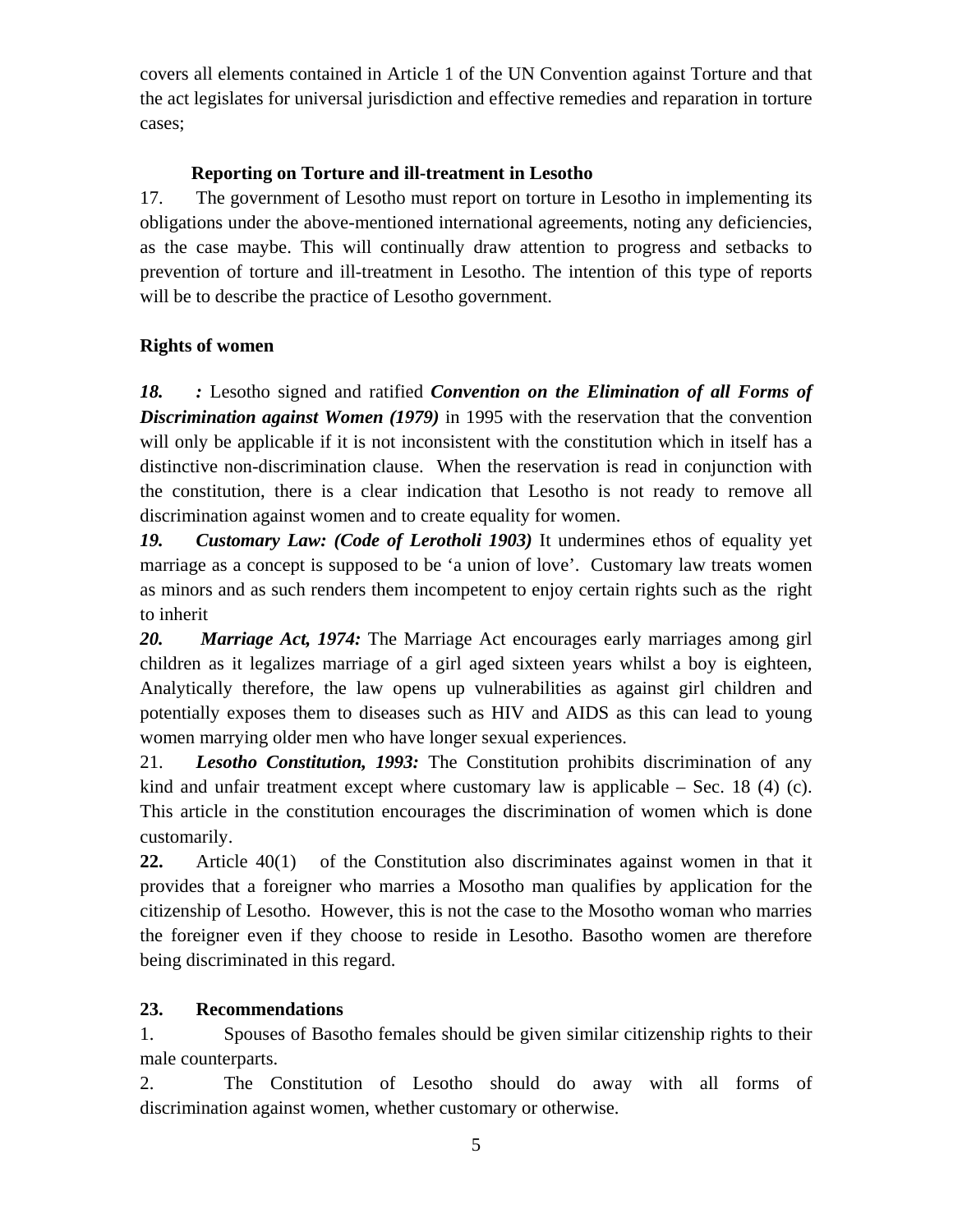3. Lesotho should remove the reservations it has made to CEDAW.

# **Freedom of expression in Lesotho**

24. The constitution of Lesotho has Bill of Rights contained in Chapter II of the constitution and in particular section 14 quarantees Right to Freedom of Expression. Further the section guarantees the following rights:

- Holding opinion without interference
- Receiving ideas and information
- Communicating ideas and information either to public, person or class of persons without interference

25. In the event that the rights are restricted for the purposes of defence, public safety, public order, public morality, public health protecting reputation of others, protecting private lives, preventing disclosure of information received in confidence, maintaining the authority and independence of the courts or for any technical administration or operation of telephony, telegraphy, posts, wireless broadcasting or television , restricting public officers, which the law permits, it would have to be justified that such does not abridge freedom guaranteed by the constitution to a greater extent than is necessary in practical sense in a democratic society. Despite this wonderful provision:

(i) There is no enabling legislation that codifies these rights and ensures that they are practically protected.

(ii) On the basis many newspapers reporting on political leaders in and outside government have been subjected to courts of law on defamation. As a result, this inhibits free reporting in fear of circumstances under which irregularities are handled in this sector. This amounts to self censorship whose effects are even worse than the one imposed.

(iii) The economic suffocation done to the private media houses deemed not to be towing the government line. Where government feels discontent about line of reportage of a certain media house, the government advertising jobs to that media house are withdrawn. The effects of this are the same as the above.

26. The (ii) and (iii) above could be easily avoided by the establishment of the long awaited media council provided in the media policy which has not yet been adopted by the government after twelve years of delaying tactics played by the government.

# **The Monopolisation of State Media**

27. Despite the call and campaign by the media and the civil society fraternity for the transformation of state broadcasting into public broadcast, the government continues to own and dominate news content of the state controlled media; print and electronic. As a result:

(i) Only political rallies of the ruling party are broadcast on television and state radio. Moreover there is also a special TV programme providing full reportage of rallies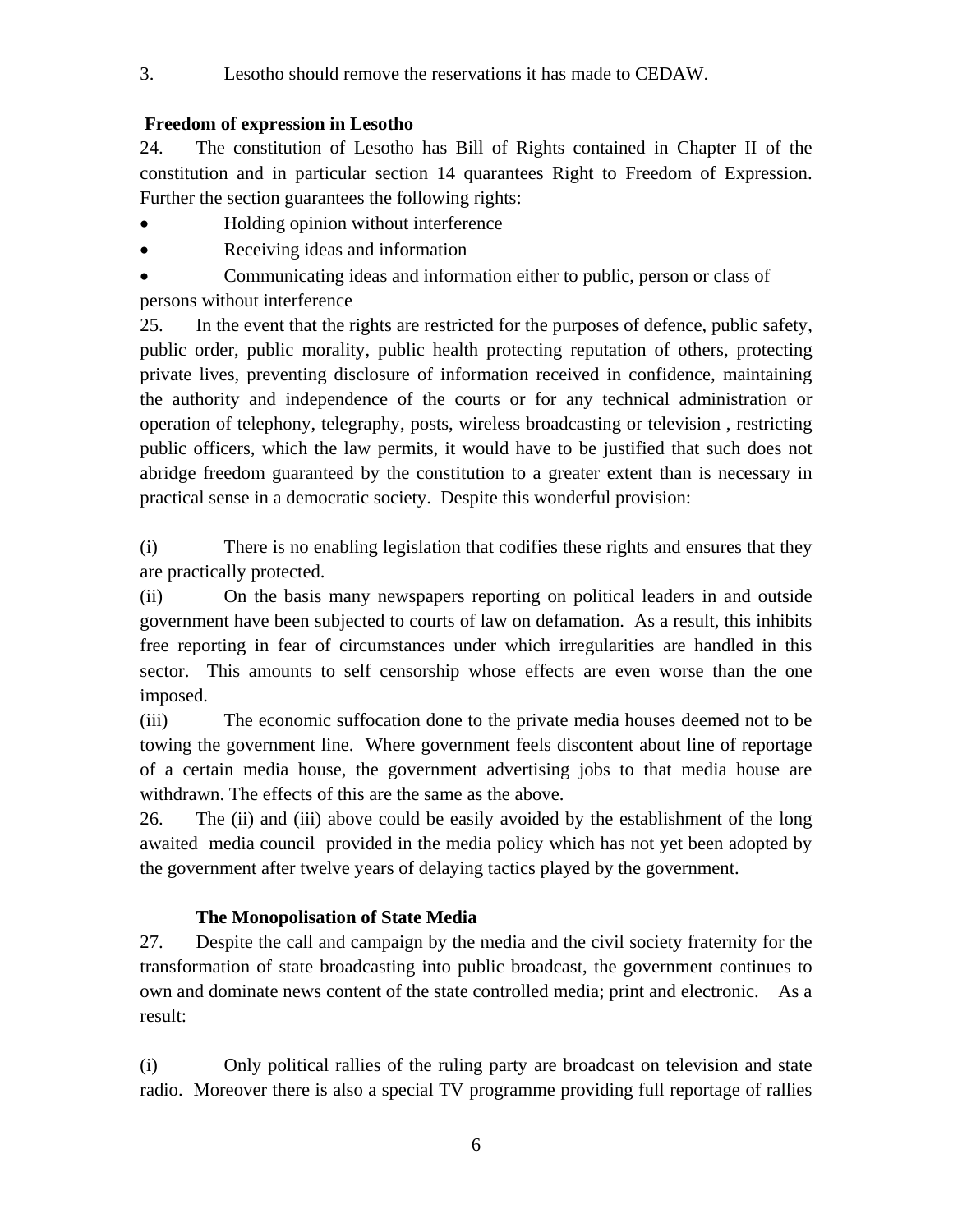of the leader of the ruling party alone. This gives unfair advantage of political views of one party to the detriment of Opposition parties.

(ii) The content of the news going to media broadcast is censored and that which is regarded as not worthy for public consumption by government is curtailed.

## **Public Processions and Meetings Regulation**

28. The government seeks to amend the Internal Security Act which provides that a person organising a public gathering, rally or procession should notify police of such intention at least three days before the event into something that would make it mandatory for the organisers to seek permission from the police. The danger here is that people's right to assemble and express themselves will be curtailed, limited to and, put at the mercy of the police and other official with authority.

### **Recommendations**

29. Adopt the Media Policy that shall provide all the necessary remedies to the irregularities in the media sector that are amenable to the principles of democratic dispensation. This shall be in line with the UN Nations Universal Declaration of Human Rights, *Article 19*.

30. Transform Radio Lesotho, Ultimate FM, Television Lesotho, Lentsoe la Basotho/Lesotho Today and the Lesotho News Agency, from direct government control to the non state controlled authority. This shall be compliance to the African Charter on Broadcasting and the Windhoek Declaration.

31. Do not pass into a law, the Public Processions & Meetings Bill

## **Rights of Children**

**32.** By definition Lesotho recognises anyone below the age of 18 as a child. The Constitution of Lesotho in Section 32 allows for the adoption of policies that protect children, but child exploitation and abuse has manifested in the country with 2 of 3 children exposed to human rights violation. Lesotho has taken steps to sign and ratify International Conventions that protect the rights of children, (**1)** Convention on the Rights of the Child (1989), (**2)** Amendment to article 43 (2) of the Convention on the Rights of the Child (1995), **(3)** Optional Protocol to the Convention on the Rights of the Child on the involvement of children in armed conflict (2000), **(4)** Optional Protocol to the Convention on the Rights of the Child on the sale of children, child prostitution and child pornography (2000). At national level the Government of Lesotho has passed the Sexual Offences Act (2003), Children's Protection Act 1980 and the Education Bill. But it is important to note that Lesotho highly relies on customary law when it comes to children's rights and protection which does not recognise the rights of children.

## **Children's Protection and Welfare Bill (2004)**

33. This Bill consolidates and reforms the laws relating to the protection and welfare of children and to provide for incidental matters. It further makes an attempt to reinforce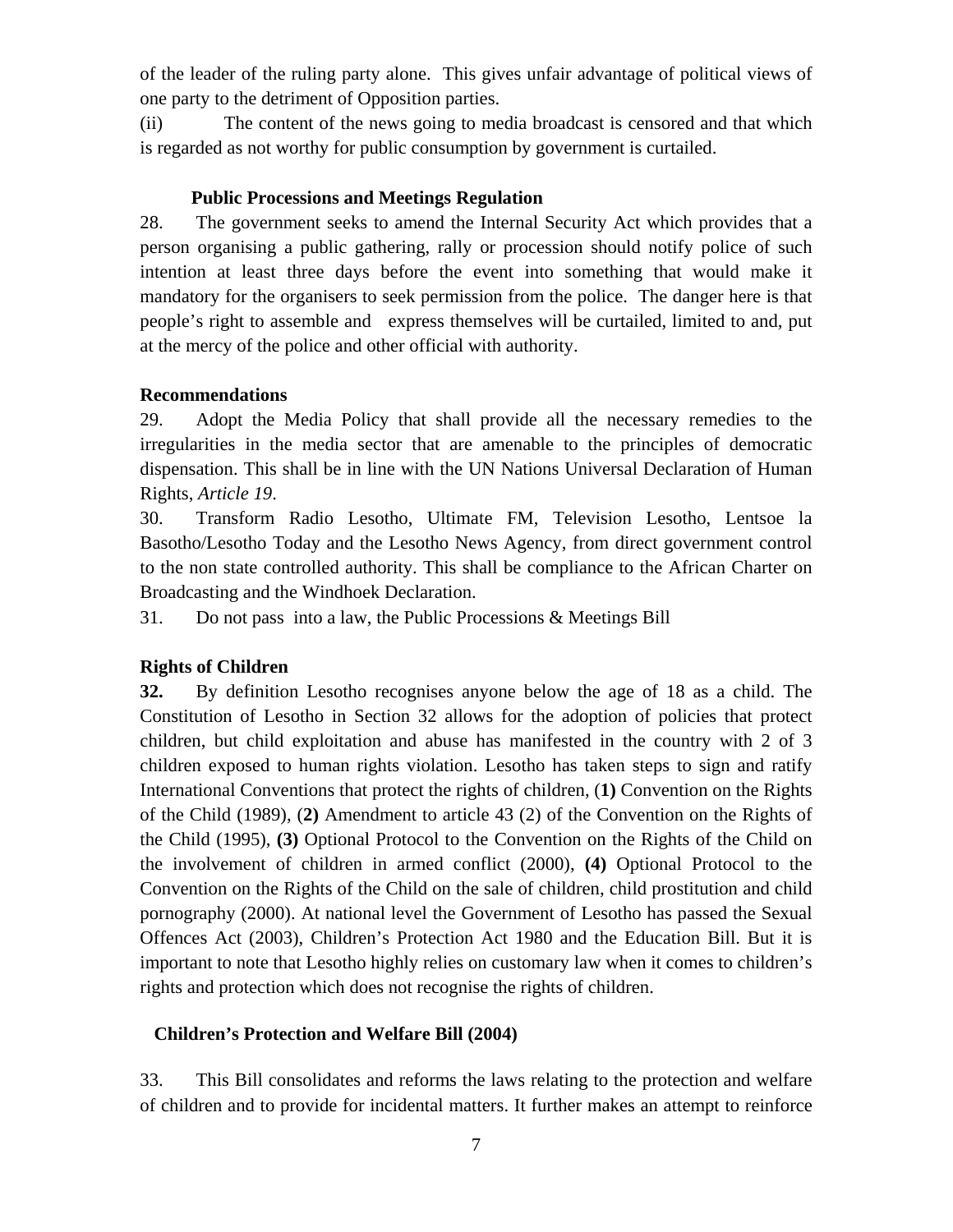the enjoyment of the rights of children in a very extensive manner. The Bill stipulates that any person under the age of eighteen years is considered a child and shall be protected by this law by all means. The Bill has been tabled in parliament since 2004 but to date it has not seen the light of day through enactment.

## **Education Bill 2009**

34. This Bill is designed to put compulsory education at primary level into law in Lesotho. The Bill clarifies the roles and responsibilities of persons and institutions tasked with the administration of the education system. Most importantly, it foresees the welfare of children in schools and abolishes corporal punishment in schools.

## **Right to Education**

35. The Government of Lesotho has put in place a system that allows all people to attend primary education for free and this has seen most children attending school. Though such a system does exist, 20% of the rural children are seen not attending school, as a result of early marriage (a system where girls are forced to marry older men by the family), boys work as head-boys for a cow at the end of the year and the presence of child headed family due to the HIV/AIDS pandemic.

### **Sexual abuse**

36. A recent study carried out by the Transformation Resource Centre (TRC) reveals that 1 out of 3 girls in Lesotho have experienced sexual abuse. Though sexual offences are prohibited by law in Lesotho, such cases seem to be escalating. Some of these cases are not brought before the police for fear by the victims that they can be re-victimised or looked at as immoral by the society. Many girls are sexually abused by friends, lovers, teachers and relatives and these cases are not reported to the police in the fear of victimisation by society.

## **Participation**

37. Child participation in Lesotho is limited if not non-existent. There is very little effort being put to allow children to be involved in national issues or even consultation of children in issues that concern them for instance, very little was done to consult children on the Education Bill. This might be so because Lesotho is a cultural state and upholds its cultural values and some of these values prohibit the participation of children in very important matters.

#### **Physical and emotional abuse**

38. Domestic abuse on children seems to be escalating in Lesotho from threats and verbal abuse to physical violence. In extreme cases, the abuse results in physical injury, the emotional and psychological consequences of domestic abuse are also severe. Domestic abuse on children has been accepted by communities as a form of discipline. In schools, corporal punishment is a concern as many children are left with scars and